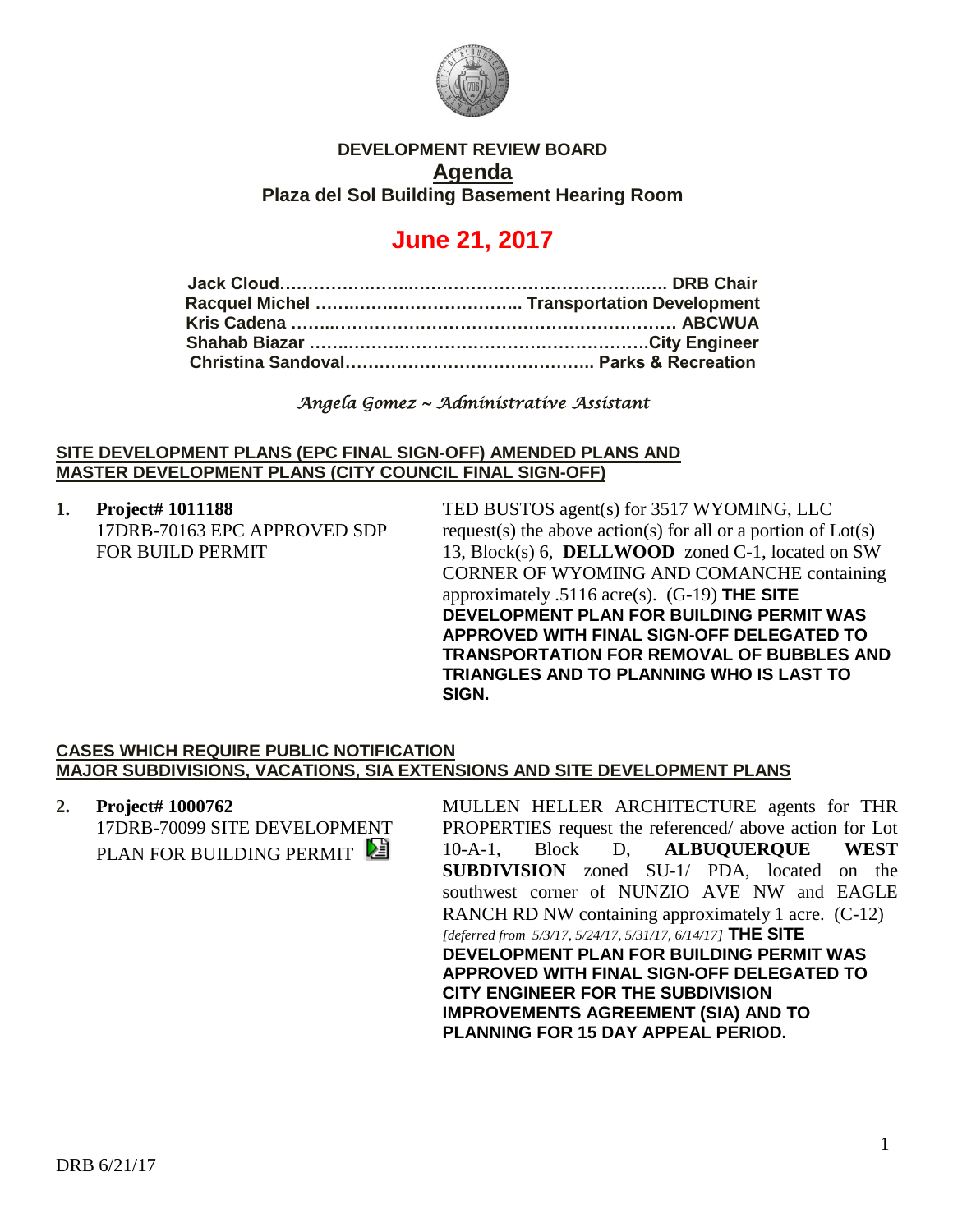## **MINOR PLATS, FINAL (MAJOR) PLATS, AMENDED PLATS AND PLANS**

**3. Project# 1002134** 17DRB-70150 EXT OF SIA FOR TEMP DEFR SDWK CONST

**4. Project# 1004404 (1004989)** 17DRB-70157 MAJOR - FINAL PLAT APPROVAL

**5. Project# 1000423** 17DRB-70159 MINOR - PRELIMINARY/ FINAL PLAT APPROVAL

**6. Project# 1009069**

17DRB-70161 VACATE PVT E'MENT 17DRB-70162 MINOR - PRELIMINARY/ FINAL PLAT APPROVAL

MARK GOODWIN AND ASSOCIATES, P.A. agent(s) for VISTA DEL NORTE DEVELOPMENT, LLC request(s) the above action(s) for all or a portion of **LOS LOMITAS INDUSTRUAL PARK** zoned SU-1 FOR IP, located on LOS LOMITAS DR AND S PASEO DEL NORTE containing approximately 33.4552 acre(s). (D-16) **A TWO YEAR EXTENSION TO THE AGREEMENT FOR THE DEFERRAL OF SIDEWALKS WAS APPROVED WITH THE CONDITION THAT AN UPDATED ENGINEERS ESTIMATE BE PROVIDED.**

BOHANNAN HUSTON INC agent(s) for MESA VERDE DEVELOPMENT CO. request(s) the above action(s) for all or a portion of Tract(s) A-1, **WILDERNESS CANON AT HIGH DESERT** zoned SU-2/HD R-R, located on EAST OF TRAMWAY SOUTH OF HIGH DESERT PLACE AND WEST OF TRACT A, FOREST SERVICE LAND containing approximately 3.9653 acre(s). (F-23) **THE FINAL PLAT WAS APROVED.**

ALPHA PRO SURVEYING LLC agent(s) for COSME JAQUEZ request(s) the above action(s) for all or a portion of Lot(s) C-15-1, **TOWN OF ATRISCO GRANT Unit(s) 2,** zoned C-1, located on WEST CENTRAL AVE BETWEEN 60TH AND 63RD ST containing approximately 1.2 acre(s). (K-11) **THE PRELIMINARY/FINAL PLAT WAS APPROVED WITH FINAL SIGN OFF DELEGATED TO TRANSPORTATION FOR EXHIBIT AND TO PLANNING WHO IS LAST TO SIGN.**

PRECISION SURVEYS INC agent(s) for EDWARD T. GARCIA request(s) the above action(s) for all or a portion of Lot(s) 19, 20, 21, 22, 23 & 24, Block(s) 24, **EAST END ADDITION** zoned C-2, located on UTAH ST NE BETWEEN LOMAS BLVD NE AND MARBLE AVE NE containing approximately 1.0358 acre(s). (J-19) **THE VACATION WAS APPROVED AS SHOWN ON EXHIBIT B IN THE PLANNING FILE PER SECTION 14-14-7-2(A) (1) AND (B) (1)(3) OF THE SUBDIVISION ORDINANCE.**

**THE PRELIMINARY/FINAL PLAT WAS DEFERRED TO 6/28/17.**